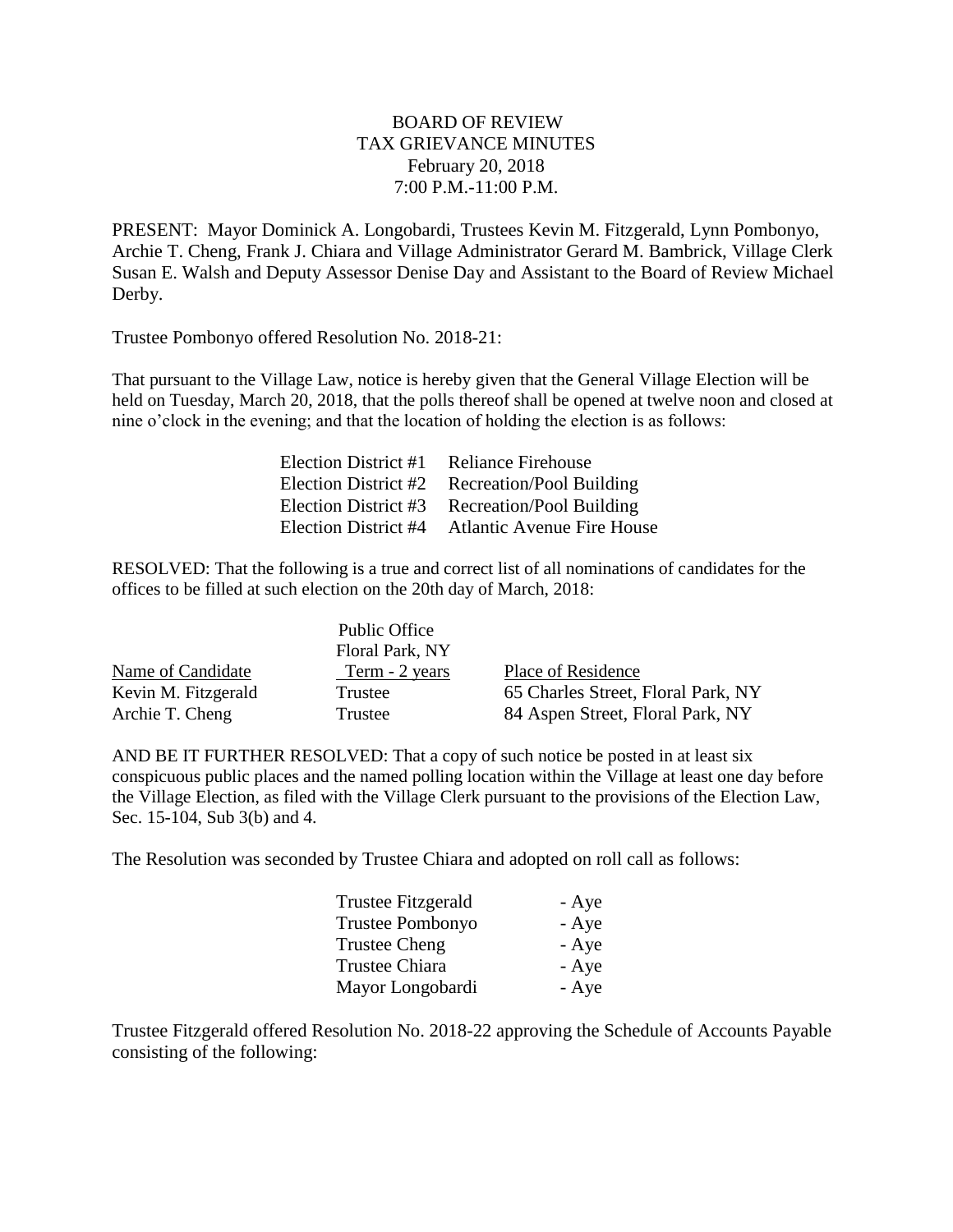|     | \$685,549.79 |
|-----|--------------|
| SS. | 43.94        |
|     | \$130,874.16 |
|     | \$816,467.89 |
|     |              |

The Resolution was seconded by Trustee Pombonyo and adopted on roll call as follows:

| Trustee Fitzgerald   | - Aye |
|----------------------|-------|
| Trustee Pombonyo     | - Aye |
| <b>Trustee Cheng</b> | - Aye |
| Trustee Chiara       | - Aye |
| Mayor Longobardi     | - Aye |

At 7:15 pm, the Board reviewed the 2018/19 Budget proposal from the Fire Department. In attendance were Fire Chief Mike Longobardi & 1st Assistant Chief David Maickel.

At 8:00 pm, the Board reviewed the 2018/19 Budget proposal from the Library. In attendance were Library Director Patricia Eren, President of the Library Board John Breheny and Members of the Library Board Mary McLoughlin and Linda Price.

At 8:30 pm the Board reviewed the 2018/19 Budget proposals from the Department of Public Works and Building Department. In attendance were Superintendent of Public Works and Building Department Stephen Siwinski.

On motion by Trustee Pombonyo, seconded by Trustee Cheng, the Board went into executive session at 10:30 pm to discuss contractual matters. Village Administrator G. Bambrick and Village Clerk S. Walsh were not in attendance. On motion by Trustee Cheng, seconded by Trustee Fitzgerald, the Board came out of executive session at 10:55 pm. Trustee Pombonyo stated there was no action.

At 11:00 pm Mayor Longobardi opened the meeting of the Board of Review.

The Board of Review, comprised of the Board of Trustees, was in attendance along with Village Administrator/Treasurer Gerard Bambrick, Village Clerk Susan Walsh, Deputy Assessor Denise Day & Assistant to Board Review Michael Derby.

The Board of Review examined the report prepared by Denise Day & Michael Derby and who then presented all the applications individually as outlined in the report on the complaints filed requesting reductions of assessed valuation (see attached listing).

Mayor Longobardi offered Resolution No. 2018-23:

WHEREAS, the Board has reviewed all the grievances presented tonight;

NOW, THEREFORE, BE IT RESOLVED THAT all decisions be deferred until March 21, 2018 in order to solicit more information from each protestor.